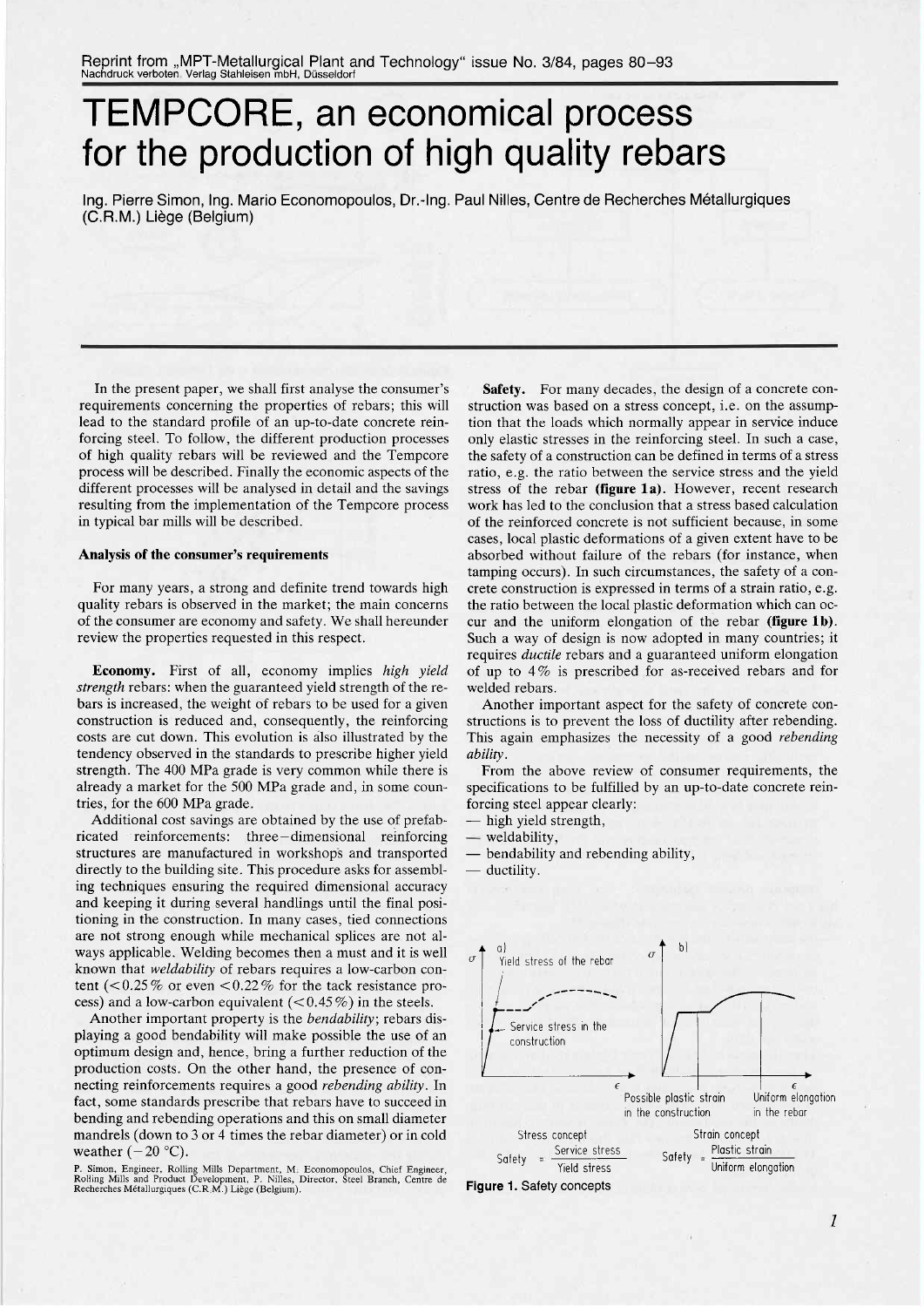

Figure 2. Methods for increasing the yield strength of rebars

## Production of high quality rebars

Conventional processes. Before describing the Tempcore process, we shall make a brief survey of other processes which can be used for the production of high strength weldable rebars. These methods can be classified into two distinct categories (figure 2):

- rebars used in as-rolled condition after slow cooling in air. For these bars, the yield strength can be increased by modifying the chemical composition but the C and Mn contents have to be kept low in order to avoid a significant decrease in weldability. The problem is solved by microalloying, i.e. by adding appropriate quantities of microalloying elements such as Nb or V;
- rebars submitted to a strain hardening after hot rolling, for instance by cold deformation. For such bars, the yield strength can be increased by increasing the extent of straining. This method enables the production of high strength weldable rebars from low C and Mn steels.

Tempcore process (principle). The Tempcore process has been thoroughly described elswhere<sup>1</sup>)<sup>2</sup>). Therefore, we shall only summarize its principle (figure 3):

- the rebar leaving the last stand of the hot rolling mill passes through a special water cooling section. The cooling efficiency of this installation is such that a surface layer of the bar is quenched into martensite, the core remaining austenitic. The quenching treatment is stopped when a determined thickness of martensite has been formed under the skin;
- when the rebar leaves the drastic cooling section, the temperature gradient established in its cross section causes heat to flow from the center to the surface. This increase of the surface layer temperature results in the self-tempering of the martensite. The name Tempcore has been chosen to ilustrate the fact that the martensitic layer is TEMPered by the heat left in the CORE at the end of the quenching stage;
- finally, during the slow cooling of the rebar on the cooling



Figure 3. Schematic representation of the Tempcore process



Figure 4. Example of yield strength/tempering temperature relationships

bed, the austenitic core transforms into ferrite and perlite or into bainite, ferrite and perlite.

The temperature time history of the rebar is shown in figure 3. The three stages of the Tempcore process clearly appear:

quenching of the surface layer;

- self-tempering of the martensite;

- transformation of the core.

The process, properly applied, leads to an increase of the yield strength of 150 to 230 MPa, depending on the cooling intensity.

Properties of Tempcore rebars. Figure 4 shows an example of yield strength/tempering temperature relationships for a given chemical composition and different rebar diameters.

For a given chemical composition, thanks to the flexibility of the Tempcore process, it is possible to cover a large range of yield strengths by acting only on the cooling power of the quenching installation. In this example, it appears that grades III S and IV S can be produced by using the same chemical composition  $(0.16\%$  C and  $0.70\%$  Mn) for all diameters.

Figure 4 also confirms that, for a specified chemical composition and diameter, there is an unequivocal relationship linking the mechanical properties to the tempering temperature. This unequivocal relationship is the key to the control of the Tempcore process: to achieve the required mechanical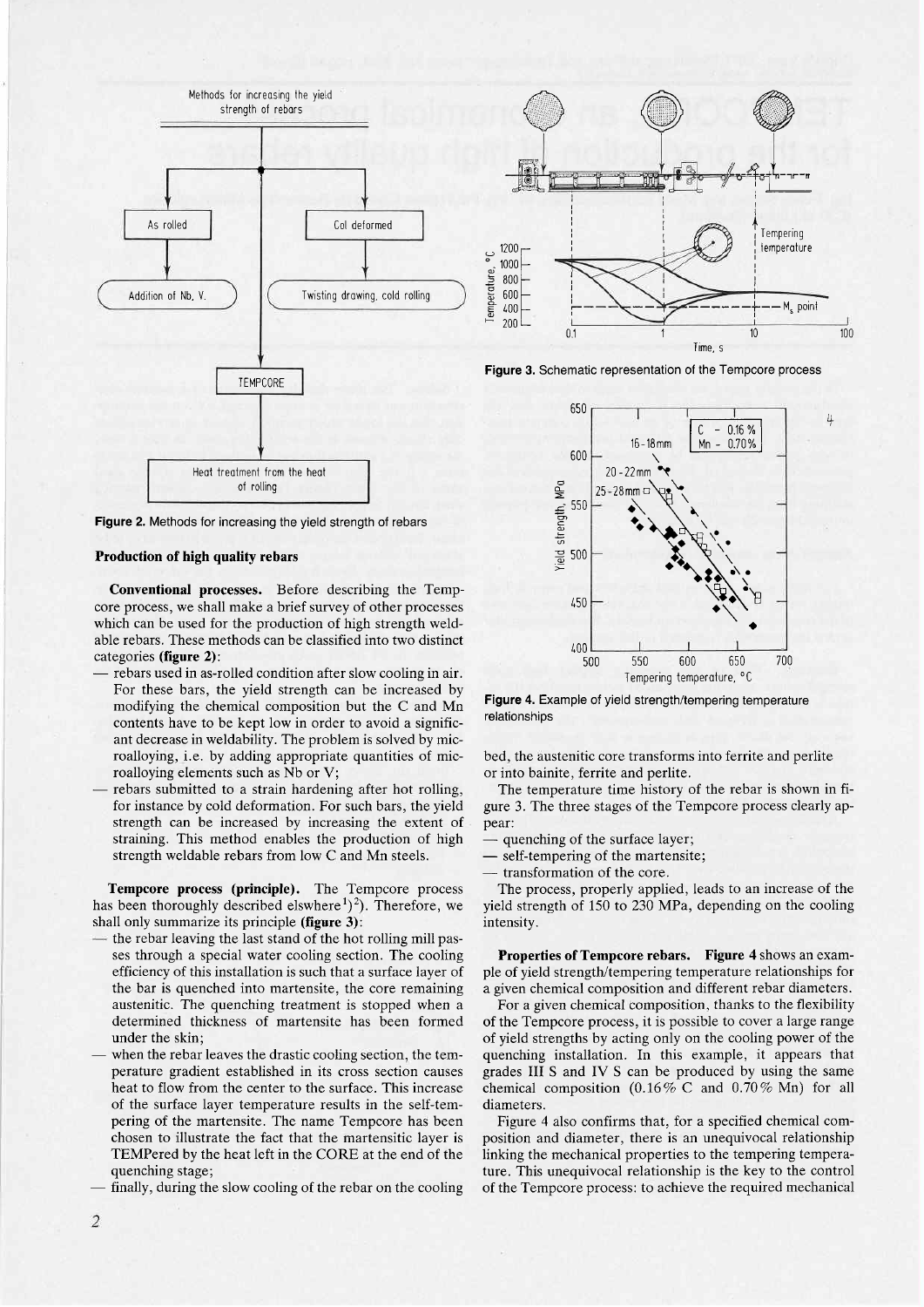

Figure 5. On line control of Tempcore

properties, it is sufficient to maintain the tempering temperature within a predetermined range. The obvious control variables are the length of the quenching line and the cooling water flow rate: they are easy to adjust during rolling and they have a strong effect on the yield strength of the rebars (fi**gure 5)**. The validity of this process control method is proven by experience: for the production of a mill during one year (about 300 000 tons), the standard deviation in the yield strength (average 480 MPa) was lower than 30 MPa, including the scatter of process and chemistry.

The excellent properties of Tempcore rebars have been discussed in many papers<sup>3</sup> $)^{-7}$ ). As a consequence, in the present paper, we shall not detail this point but only give a few examples. Figure 6 illustrates the good weldability and ductility of Tempcore rebars, while table 1 shows their excellent bendability. In the above examples, the Tempcore rebars have been compared to classical as-rolled C/Mn rebars.

Technology. The implementation of a direct heat treatment in a rolling mill has to comply with numerous, and sometimes conflicting, production and lay-out constraints. Without going into details, we list some of these constraints: - low water flow rate availability;

- necessity of rapid changes of products, grades and sections:
- installation of the quenching lines in difficult areas.

These constraints have been overcome by technological improvements in the design of the cooling installations; it has thus been possible for certain applications:



Figure 6. Weldability and ductility properties of Tempcore rebars

#### Table 1. Bendability

|                              | Typical $D$ values                |                               |  |  |
|------------------------------|-----------------------------------|-------------------------------|--|--|
| Bending tests                | Conventional<br>$C_{eq} = 0.61\%$ | Tempcore<br>$C_{eq} = 0.30\%$ |  |  |
| $180^\circ$ bending          | 3                                 | 0.5                           |  |  |
| 90° bending and rebending    |                                   |                               |  |  |
| after ageing                 | 6                                 | 3.2                           |  |  |
| 90° bending after electrical |                                   |                               |  |  |
| butt welding                 | 15                                | 4.0                           |  |  |
| 90° bending after electrical |                                   |                               |  |  |
| cross welding                | >20                               | 7.0                           |  |  |

Bendability expressed in terms of minimum bending diameter  $D(D)$ is the ratio of the minimum possible bending diameter to the rebar diameter)

- -- to reduce the required cooling water flow rate by a factor of  $2$  to  $3$ :
- to change production from Tempcore to non-Tempcore products in 3 to 5 minutes, without using a crane;
- to install quenching lines in areas already crowded with other mill equipment; for example, in two strand-mills where the finishing mills are not located side by side, the quenching line of one strand is located very close to some of the equipment of the other strand (shafts, gear boxes, motors, etc.) $^{8}$ ).

This clearly shows that the expansion of the Tempcore process has been supported by an important development work for the cooling devices proper as well as for the detailed design of the quenching installation itself. From a technological point of view, its implementation is feasible in practically all bar mills.

## Detailed economic comparison of Tempcore with other processes

Though in total Tempcore has superior properties to any other rebar, we shall in a first approximation consider that the other processes (microalloying and cold deforming) produce high strength rebars of acceptable properties. In this case, the differences will only arise from the economics.

As explained earlier, for cold deformed rebars, the yield strength is increased by straining. This additional operation of cold deformation is expensive, the manpower costs involved beeing particularly high in the case of small diameter bars. As a consequence, it becomes evident that the cold deforming process is non-competitive compared to Tempcore and microalloying; therefore our detailed economic comparison will be restricted to these two processes.

A survey has been made in 4 mini-mills in order to determine the advantages and drawbacks of both Tempcore and microalloying processes. The 4 plants had all used the microalloying route before implementing the Tempcore process on their bar mill; this obviously gives a good basis for our comparison. All plants are using electric furnaces to produce continuously cast billets from scrap. In these mills, the annual production of rebars is between 90 000 to 180 000 tons. The rebar diameters varies from 8/12 mm to 28/40 mm, while the minimum guaranteed yield strength generally ranges from 400 to 500 MPa.

The following factors have been taken into account for the comparison of the production costs of the Tempcore and microalloying processes:

alloying elements;

— off-grades;

- other steelmaking factors;

- rolling mill operation.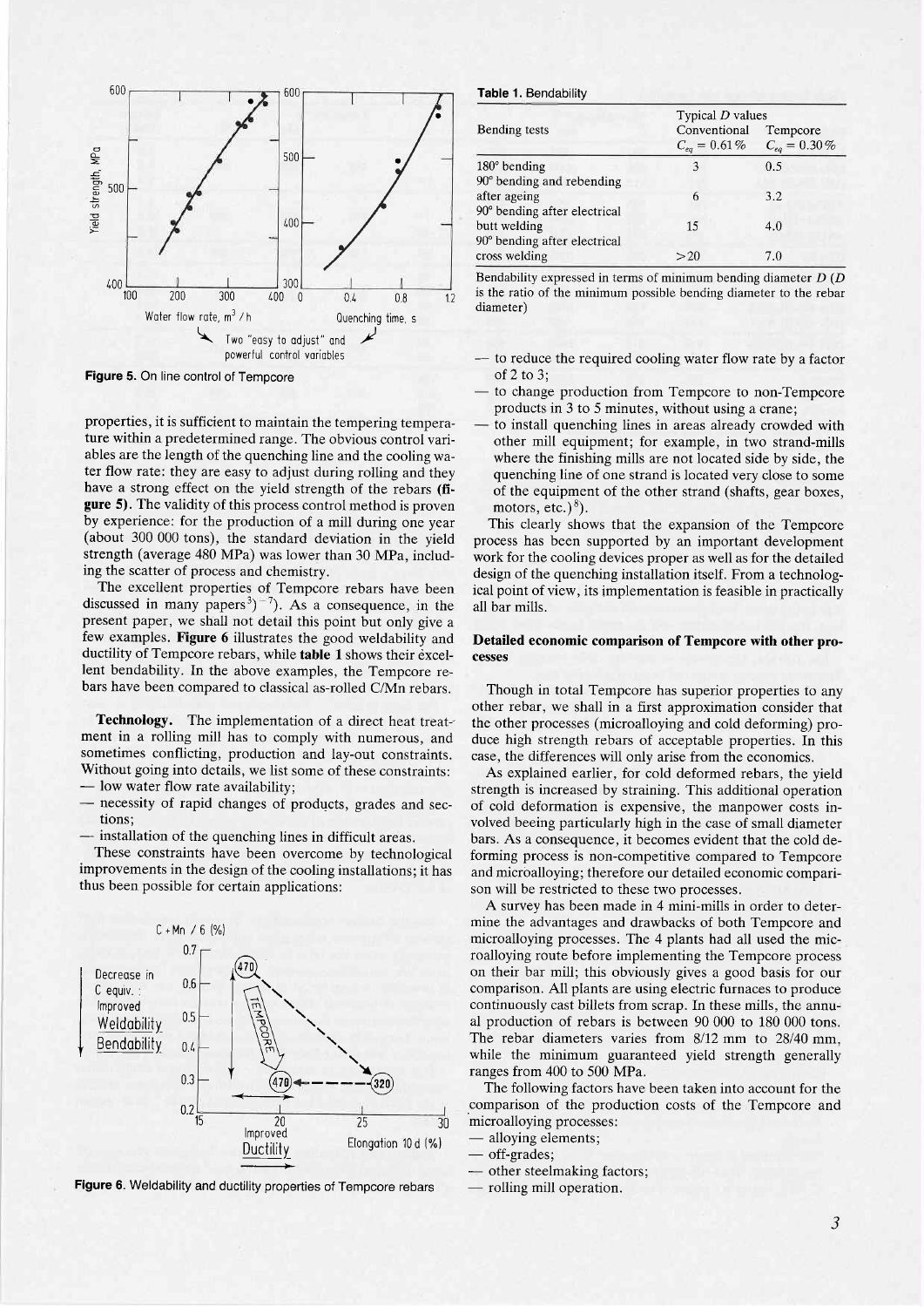### Table 2. Alloy savings with Tempcore

| Microalloying**)       |                |     |      | Tempcore**) |                          |     | Savings |     |        |
|------------------------|----------------|-----|------|-------------|--------------------------|-----|---------|-----|--------|
| Grades                 | $W^*$          | C   | Mn   | Si          | $\mathbf{V}$             | C   | Mn      | Si  | (DM/t) |
| Fe B 400               | N <sub>o</sub> | 340 | 950  | 325         | —                        |     |         |     | 8,0    |
| DIN 488-III RU         | No             | 395 | 1200 | 225         | —                        | 180 | 600     | 200 | 8,5    |
| DIN 488-III RU         | No             | 415 | 600  | 225         | 25                       |     |         |     | 9,2    |
| <b>ASTM 615-60</b>     | N <sub>o</sub> | 425 | 950  | 400         | $\overline{\phantom{a}}$ |     |         |     | 8,1    |
| <b>ASTM 615-60</b>     | No             | 450 | 1300 | 325         |                          | 230 | 750     | 200 | 10,6   |
| <b>ASTM 615-60</b>     | Yes            | 275 | 1200 | 400         | 48                       |     |         |     | 27,7   |
| <b>BS</b> 4449         | Yes            | 255 | 1000 | 400         | 50                       | 230 | 750     | 200 | 25,8   |
| Fe B 400 S             | Yes            | 200 | 950  | 400         | 45                       |     |         |     | 25,4   |
| Fe B 400 S             | Yes            | 160 | 975  | 275         | 50                       | 180 | 600     | 200 | 23,9   |
| <b>DIN 488-III RUS</b> | Yes            | 195 | 1025 | 300         | 60                       |     |         |     | 28,7   |
| DIN 488-III RUS        | Yes            | 150 | 900  | 400         | 50                       |     |         |     | 26,4   |
| <b>DIN 488-IV RUS</b>  | Yes            | 215 | 1400 | 450         | 60                       | 180 | 600     | 200 | 37,7   |
| DIN 488-IV RUS         | Yes            | 225 | 1000 | 350         | 90                       |     |         |     | 39,9   |
| <b>KS 60 S</b>         | Yes            | 275 | 1200 | 400         | 150                      |     |         |     | 61,7   |
| <b>KS 60 S</b>         | Yes            | 220 | 1300 | 400         | 110                      | 275 | 800     | 200 | 49,4   |
| <b>KS 60 S</b>         | Yes            | 260 | 1450 | 425         | 105                      |     |         |     | 50,3   |

\*) Weldable according to the mentioned standard.

\*\*) Chemical compositions in  $10^{-3}\%$ .

Alloying elements. Table 2 gives typical chemical compositions used for different rebar grades and for both processes. The savings listed in the last column have been based on the following costs (end 83/beginning 84):

- MN: 1,30 DM/ton for  $0.1\%$ ;<br>- Si: 2.75 DM/ton for  $0.1\%$ ;

2,75 DM/ton for 0.1%;

 $V: 34,00$  DM/ton for  $0.1\%$ .

They represent the cost to increase by 0.1 % the alloy content in the rebar, taking into account the price of the ferroalloys, the yield of the latter and the metal losses from liquid steel to rebar.

On average, the savings in alloying costs brought by the Tempcore process compared to microalloying are:

- 8,50 DM/ton for the production of grade III RU (420 MPa) according to DIN 488 (In the revised standard, due to come into force during 1984, this grade will be suppressed.);
- 8,00 to 10,60 DM/ton (or 3 to 4 US\$) for the production of grade 60 according to ASTM 615 with high carbon/ manganese contents; if lower carbon/manganese contents are favoured, i.e. for avoiding brittleness, vanadium has to be added and this brings the savings to 27,50 DM/ton;
- 26,00 DM/ton for the production of grade 460 (weldable) according to BS 4449;
- 26,00 DM/ton for the production of grade III RUS (420 MPa) according to DIN 488;
- 39,00 DM/ton for the production of grade IV RUS (500 MPa) according to DIN 488;
- 54,00 DM/ton for the production of grade KS 60 S according to SIS 142168.

Off-grades. We call off-grade heat, a heat which, due to its actual chemical composition, is considered unsuitable for its initially planned destination. As a consequence, such a heat has to be rerouted (diverted to another product, i.e. another diameter within the same grade or another grade) or, in some very unusual cases, scrapped.

In this regard, compared to microalloying, Tempcore displays several advantages:

- the chemical composition range beeing simpler (no Nb or V, lower Mn content) the percentage of off-grade heats is lower;
- the rerouting is simple and cheaper. With the microalloying process, when off-grade heats are on the low side (low C, Mn, Nb or V) a part of them has to be downgraded to

lower qualities, which can be costly. With the Tempcore process, most of these off-grade heats can be maintained within the initially planned grade by adjustment of the cooling power of the installation.

The percentage of off-grade heats, their reduction with the Tempcore process, and the cost of the rerouting procedure, vary largely from plant to plant, depending on local conditions such as product mix, steelmaking plant practice, market possibilities, etc.

In some plants, the utilisation of the Tempcore process has brought a reduction of the percentage of the off-grade heats by a factor of 2 to 5. This, together with the cheaper rerouting costs linked to the flexibility of the Tempcore process, has led to savings varying from 1,00 to 13,00 DM/ton.

For both process  $-$  Tempcore and microalloying  $-$ , correct billet analysis normally leads to a suitable product. In certain cases, it may however happen that the actual mechanical properties of the rolled product are found outside initially planned specifications. Such an off-grade product has then to be diverted to another grade or scrapped.

It has been observed that the flexibility of the Tempcore process (adjustment of the cooling power of the installation) allows a better control of the yield strength of the product than microalloying; in some cases, the reduction of the percentage of off-grade products has brought additional savings of 0,7 DM/ton.

Electric furnace steelmaking. It is well known that high carbon, silicon and manganese contents lead to brittleness, especially when the level of tramp elements is high. Thanks to its low manganese content, the Tempcore process could, in principle, accept scrap of poorer quality, i.e. with higher contents of residuals. However, for reasons mainly linked to reliable electric arc furnace operations and quality considerations, Tempcore licensees have not changed their scrap buying policy when switching from microalloying to Tempcore.

It is interesting to note that  $-$  the chemical composition being simpler and easier to reach with the Tempcore process - the tap-to-tap time has been reduced by 4 to  $7\%$  in certain plants.

Rolling mill operation. With the Tempcore process, the same chemical composition can be used for producing all the diameters of a given grade. Moreover, different grades (e.g.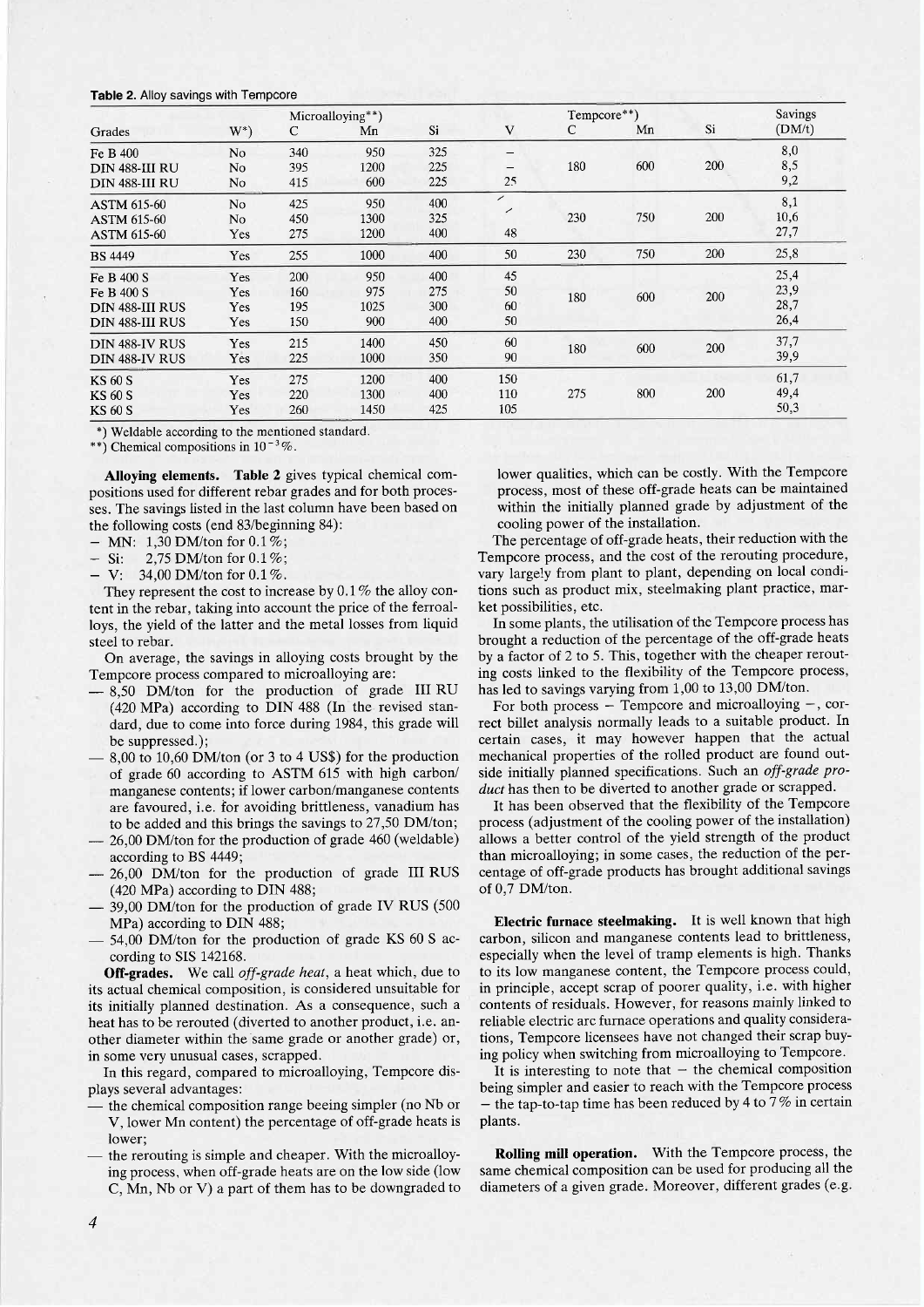grades III S and IV S according to DIN 488) can also be produced by using the same chemical composition. As a consequence, the number of steel qualities, defined by a range of composition for each alloying element, is strongly reduced with respect to microalloying.

Moreover, as the flexibility of the Tempcore process enables an easier recovery of the off-grade heats, it is possible to process these heats faster and thus to avoid an expensive stock piling.

Reductions of bilets stock level from 1 000 to 20 000 tons have been observed, which corresponds to a reduction of tied-up capital of 400 000 to 8 000 000 DM. Taking into account the annual rebar production and an interest rate of 12 % per year, this has led to savings ranging from 0,4 to 10,7 DM/ton.

Let us also recall that hot charging of continuously cast billets steadily increases. The efficiency of microalloying elements depends on the temperature evolution of these billets; there is no doubt that variations in the thermal path linked to the hot charging practice may lead to more off-grades or to higher alloying costs. Studies are under way to quantify this factor.

As far as cooling is concerned there is an advantage for microalloying, as no water is needed. The operating costs of the Tempcore process (water, energy, maintenance, wear of equipment, etc). vary from 0,50 to 1,50 DM/ton.

Table 3 summarizes the results of our detailed economic comparison between the Tempcore and the microlalloying processes; it shows in all cases a net advantage for the Tempcore route.

## Example of economic evaluation

Hereunder we shall make a detailed evaluation of the economics of the implementation of the Tempcore process in bar mills which, at the present time, are using the microalloing route. Two examples pertaining to the situations in Europe and the U.S.A. will be given.

Case A (Europe). This mill is supposed to use billets made by the electric furnace-continuous casting route for the production of 100 000 tons per year. We have also supposed that it will produce 8 to 28 mm weldable rebars of the following grades:

- 70% of grade DIN 488 II RTS (420 MPa);
- $-30\%$  of grade DIN 488  $-$  IV RTS (500 MPa).

It should be noted that:

- a) the III RTS grade includes the equivalent grades (Fe B 400, Ks 40 S, etc);
- b) the IV RTS grade includes the equivalent grades (Fe B 500, KS 50 S, etc.);
- c) the "extra" savings brought by the possible production of ' a small percentage of grade KS 60 S rebars have been disregarded.

The following investment and operating costs have been estimated for the Tempcore process:

- investment costs: these costs vary largely from plant to plant (1 to 6 000 000 DM), according to the capacity of the installation, to the water system installed and to the possible necessity to install a new dividing shear capable of cutting the cooler and stronger Tempcore rebars. We have considered a total investment cost of 4 000 000 DM (including license fees, cooling equipment, new dividing shear, water system, process control equipment, miscellaneous, etc.). On the basis of 20% per year (amortization and interest), this corresponds to a cost of 8,00 DM/ ton of rebar;

#### **Table 3.** Production costs (1  $US$ = 2,7$  DM)

|                        |                  | Tempcore-Savings |  |  |  |
|------------------------|------------------|------------------|--|--|--|
| Cost factor            | DM/t             | US\$/t           |  |  |  |
| Alloying element       | 8,0 to 54,0      | 3,0 to 20,0      |  |  |  |
| Off-grade heats        | 1,0 to 13,0      | $0,4$ to $4,8$   |  |  |  |
| Off-grade products     | $0$ to $0.7$     | $0$ to $0,3$     |  |  |  |
| Scrap quality          | * \              | *\               |  |  |  |
| Tap-to-tap duration    |                  | *)               |  |  |  |
| Level of billets stock | 0,4 to 10,7      | $0.15$ to 4,0    |  |  |  |
| Rolling costs          | $-0.5$ to $-1.5$ | $-0.2$ to $-0.6$ |  |  |  |

\*) In favour of Tempcore but not quantified.

- operating costs: 1,00 DM/ton; Total costs: 9,00 DM/ton.

The following gains have been estimated compared to microalloying:

- $-$  alloying elements: 29,90 DM/ton (26,00 DM/ton for the III S and  $39,00$  DM/ton for the IV S: see table 2);
- off-grade heats and rerouting: 4,00 DM/ton (average of the 4 plants examined);
- off-grade products: it has been assumed that there was no off-grade products, for both processes;
- tap-to-tap duration: those savings have not been credited;
- level of billets stock: it has been supposed that the amount of stock reduction was of 2 to 3 weeks of mill production, i.e. about 4 800 tons. This corresponds to a tiedup capital of 1 920 000 DM or, for an interest rate of 12%, to 2,3 DM/ton.

Total gains: 36,20 DM/ton.

These calculations lead to the conclusion that, for case A, the implementation of the Tempcore process brings net savings of  $36.20 - 9.00 = 27.20$  DM/ton or 2 720 000 DM/year. The corresponding pay-back period is about 15 months.

Case B (U.S.A.). This mill is similar to the mill of case A; it is supposed to produce 100 000 tons per year of grade 60 according to ASTM 615.

The cheapest solution (as far as alloying costs are concerned) for this grade is to produce hot rolled bars with about 0.45 % C and 1.25 % Mn, which corresponds to a high carbon equivalent (about 0.65 %). As said above, when the contents of residual elements are high, this high carbon equivalent can lead to brittleness, which means a costly downgrading or scrapping of part of the production.

To avoid this risk, it is theoretically possible to make a scrap selection in order to avoid high residual elements contents but this is also costly and not feasible in all cases. This is the reason why certain mini-mills perfer to use lower C or Mn contents and to compensate by microalloying.

The investment and operating costs estimation for Tempcore is the same as in case A, i.e. a total of 9,00 DM or 3,33 US\$ per ton.

As explained above, there are different possibilities to produce the ASTM 615 grade 60 with the conventional process. As a consequence, the gains vary from plant to plant and is is difficult to estimate the average savings. Therefore we have performed the economic calculations in two extreme cases: high C/Mn steel and microalloyed steel.

 $1<sup>st</sup>$  hypothesis: replacement of high C/Mn steel by Tempcore.

In this case, the alloying savings are of 9,00 DM or 3,33 US\$ per ton (see table 2). We have considered a gain of 4,00 DM or 1,48 US\$ per ton for the off-grades. In fact, due to the brittleness problem mentioned earlier, the percentage of off-grades  $-$  and particularly the costly off-grade products  $-$  is probably larger than for the 4 mini-mills examined in